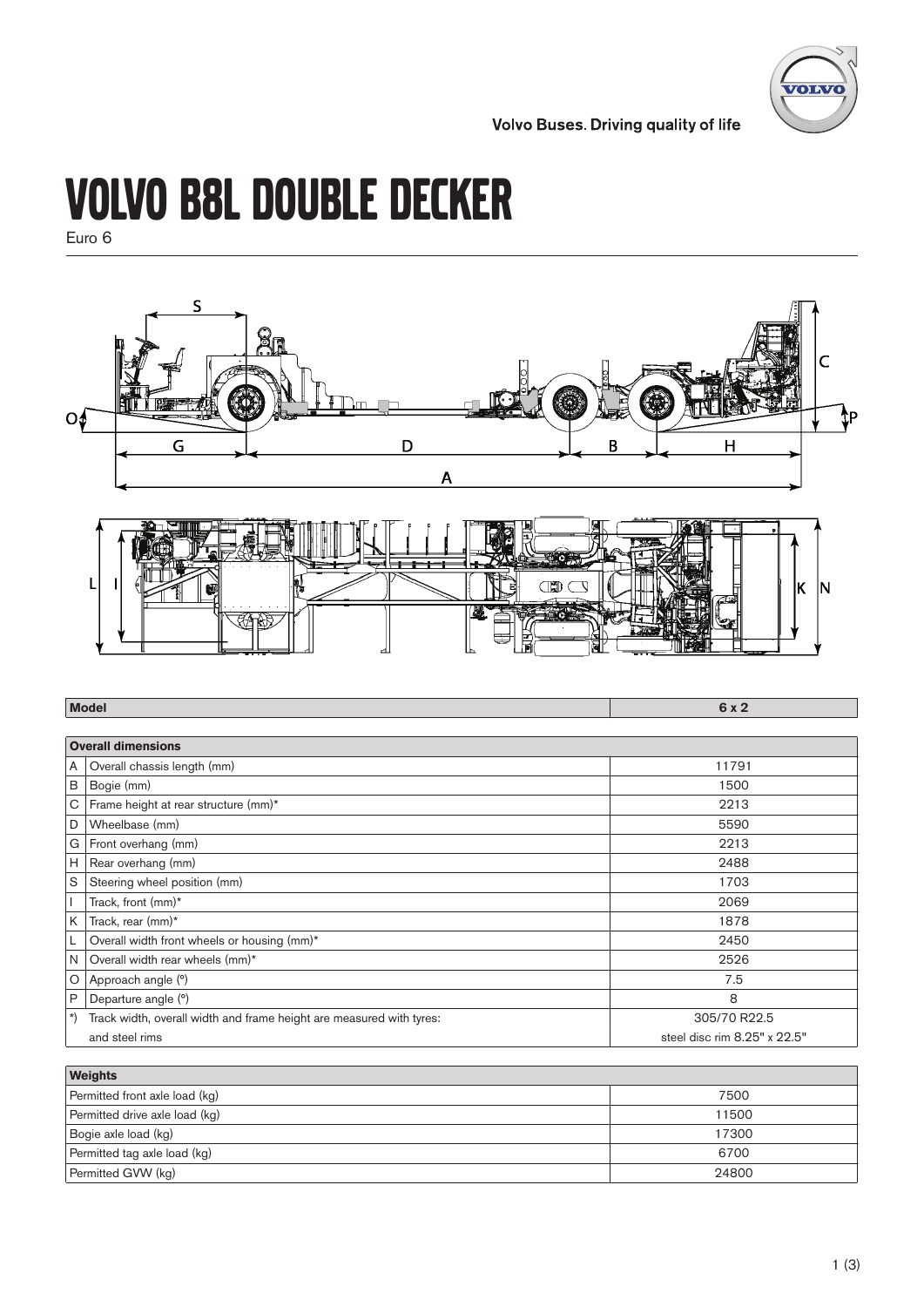# Volvo B8L Double Decker

### Euro 6

| Model                           | 6 x 2            |
|---------------------------------|------------------|
|                                 |                  |
| Engine                          | <b>D8K350</b>    |
| Emission standard               | Euro 6           |
| Engine system                   | EGR, Common Rail |
| Displacement (dm <sup>3</sup> ) | 7.7              |
| Cylinders/arrangement           | 6/in-line        |
| Output (hp)                     | 350              |
| Output ISO 1585 (kW)            | 258              |
| Torque ISO 1585 (Nm)            | 1400             |
| at engine speed (rpm)           | 1200-1600        |

| <b>Fuel tanks</b>           |            |  |
|-----------------------------|------------|--|
| Diesel (L)                  | 350, 375   |  |
| AdBlue <sup>®</sup> (L)     | 30         |  |
| AdBlue® tank side (RHS/LHS) | <b>RHS</b> |  |
| Oilmaster <sup>®</sup> (L)  |            |  |

| <b>Transmission and axles</b> |                  |  |
|-------------------------------|------------------|--|
| Gearbox                       | ZF 6AP1400C      |  |
|                               | ZF 6AP1600C      |  |
| Front axle                    | <b>Volvo RFS</b> |  |
| Rear axle                     | <b>ZF AV133</b>  |  |
| Tag axle                      | Fixed            |  |
| Differential lock             | No               |  |

| <b>Suspension and steering</b> |                                    |
|--------------------------------|------------------------------------|
| Air bellows, front             |                                    |
| Air bellows, drive             |                                    |
| Air bellows, tag               |                                    |
| Kneeling                       | Standard                           |
| Max wheel angle                | $52^\circ$                         |
| Power steering                 | Electric driven hydraulic steering |
| Steering wheel position        | <b>RHD</b>                         |

### **Important information**

For variants concerning wheelbase, steering wheel diameter and permitted front axle load, see Type approval according to EC/70/311/ECE R79 and EC/71/320/ECE R13.

### **Exhaust system**

- **•** One box muffler design
- **•** Diesel Oxidation Catalyst (DOC)
- **•** Diesel Particulate Filter (DPF)
- **•** Selective Catalytic Reduction (SCR)
- **•** Ammonia Slip Catalyst (ASC)
- **•** Automatic regeneration of DPF without driver involvement under normal conditions
- **•** On Board Diagnostic (OBD) for emissions, according to step C of emission regulations
- **•** Engine certified for usage with biodiesel and hydrotreated vegetable oil (HVO)

#### **Cooling system**

- **•** Electrically driven fans with speed control
- **•** No coolant filter
- **•** Coolant level warning in instrument cluster
- **•** Higher allowed coolant temperature for better cooling performance and lower fuel consumption

### **Tyres and rims**

Steel or aluminium rims available

| <b>Rims</b>         | <b>Tyres</b>  |
|---------------------|---------------|
| $8.25''$ x $22.5''$ | 305/70 R22.5" |